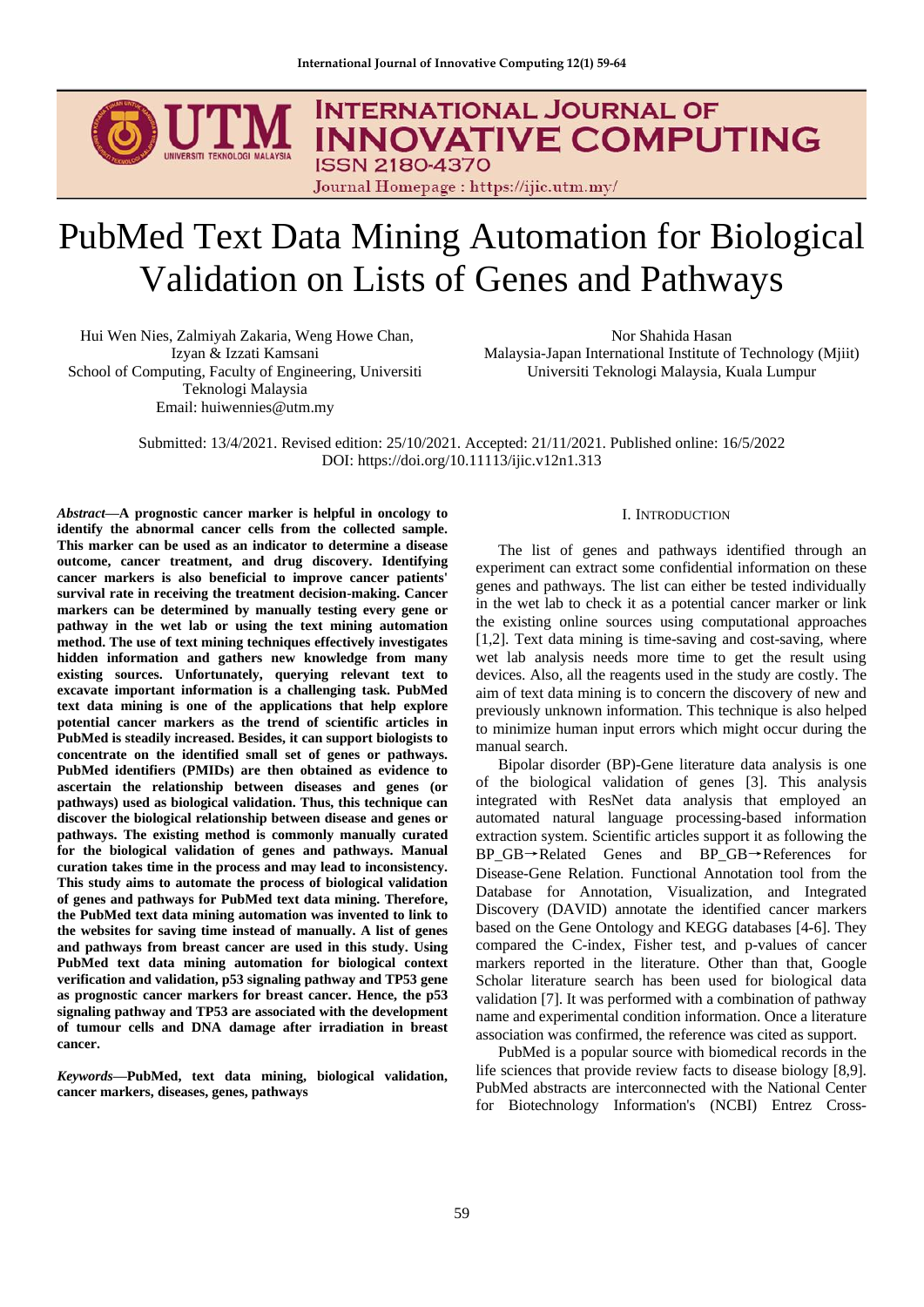Database related to the disease's DNA sequence and chemical structure. PubMed text data mining also helps extract information and filter the related keywords to associate the biological conditions. This technique can improve the annotation of a target protein or gene list, extract proteinprotein interactions, and predict gene-gene relationships. In this study, PubMed text data mining is applied to automate biological context verification and validation based on the list of genes and pathways. This automation aims to show the relationship between cancer and genes or pathways in order to get a list of cancer markers without manual curation.

This paper is organized following the biological validation related topics as follows: the next section describes the text data mining adopted to mine scientific literature; in Section III, we explain PubMed text data mining; Section IV focuses on experimental design with PubMed text data mining automation; then following with performance measurement; and finally, Section VI presents results that include data collection and frequency of the detected pathways and genes.

# II. TEXT DATA MINING

Text data mining usually employs natural language processing (NLP). Text data mining consists of four parts to extract the relationship from the data. The parts consist of information retrieval, named entity recognition, information extraction, and knowledge discovery [1, 8]. Fig.1 presents the flowchart of text data mining.



Fig. 1. The flowchart of text data mining

The input is essential for information retrieval because information retrieval will gather all the relevant papers based on interest. For example, the text from articles, abstracts, and others, is available from the user's query.

The second part is named entity recognition. It aimed to identify terms within the gathered text. The example of the collected text can be the biological terms, like gene name (e.g., ERBB4), pathway name (e.g., PI3K/AKT signaling pathway), or disease name (e.g., triple-negative breast cancer). The variations in the entity names that appear can be recognized by the machine learning algorithms like ERBB4, erbb4, and Erbb4.

The next part is information retrieval, which extracts the relationship between the biological terms of the gathered text. This technique can limit and extract the occurrence for the specific types of relationships. For example, the relationship between A and B is A connects to B because A activates B in disease C for organ D.

The last part is knowledge discovery. It is used to generate scientific hypotheses and attempt to discover the biological meaning of facts. For example, knowledge discovery can explore the relationship between biological terms through assumptions generation instead of exploring many resources. This example can be derived from identifying all genes associated with prostate cancer. It can then be seen that gene KLK3 is bound to prostate cancer and, more specifically, the prostate's malignant neoplasm.

DAVID is an integrated data mining environment to extract biological features associated with significant gene lists [4-6]. Mining biomarkers using DAVID can provide biological insights from GO (Gene Ontology) functional enrichment analysis and GSEA (Gene set enrichment analysis). Another biological data validation is using Google Scholar literature search to consider the accuracy of pathway associations with experimental conditions [7]. It combined the pathway name and details of the experimental state to search through Google Scholar. It continued searching until satisfying the association was confirmed or felt reasonably sure that there was not yet literature association confirmed. Once it was established, the most pertinent reference was cited as proof.

## III. PUBMED TEXT DATA MINING

PubMed is considered the optimal database for medical and biomedical engineering research [10]. Besides, PubMed searches the MEDLINE database and produces a comprehensive search of articles on abstracts [1]. This text data mining can identify the annotated biomedical terms. For example, the genes' list will be identified with the gene names or Entrez IDs, then verified with controlled vocabularies like disease names. The relationship between the biomedical concepts can be found, such as the gene-gene relationship or gene-disease relationship. Hypothesis generation can occur with support and validation through experimental data. Identifying genes hypotheses with the gene expression data can discover the new relationships between genes. For example, Gene Entrez ID 11260 points to gene Entrez ID 5901 in the directed graph, which can be derived from XPOT (gene Entrez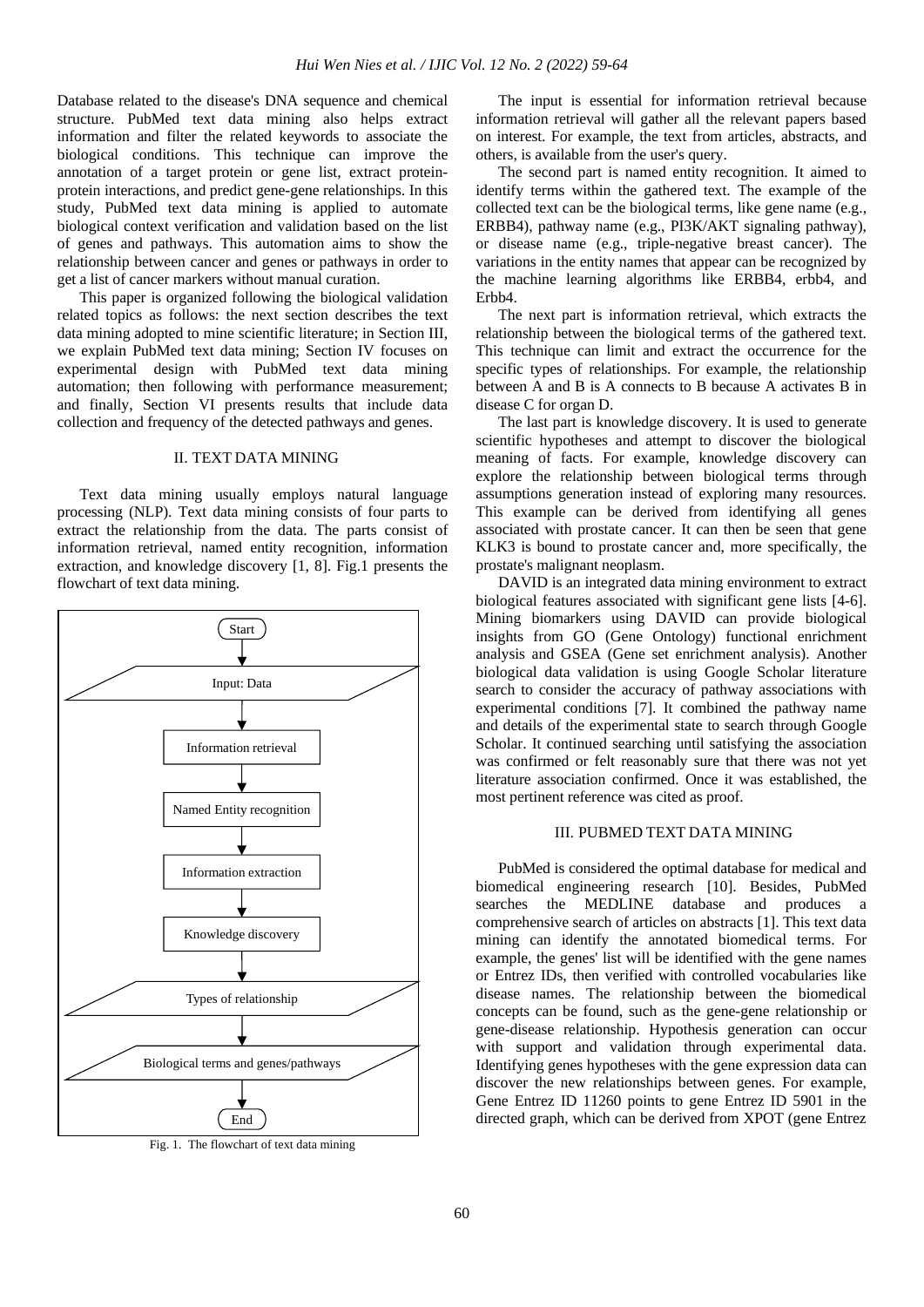ID: 11260) inhibiting RAN (gene Entrez ID: 5901) in the RNA transport (KEGG pathway ID: hsa03013) [6].

The rapid accumulation of Covid-19 literature requires tools for data collection that can be implemented by text data mining tools [11]. Around 40,300 Covid-19 related articles were listed in PubMed. The mining of available data and past analysis can provide for currently approved therapeutics and treatment of conditions caused by SARS-CoV-2 infection to use in the treatment of Covid-19. The selection of informative research articles is manual, followed by updating and adding new records to a database that is automated using Perl scripts. Hyperlinks to PubMed are generated automatically by Python scripts. Most text data mining tools did not extract biomedical terms efficiently [12]. Besides that, STRING is a database that collects protein-protein interactions and relies on predictions using automated text mining. However, it used a statistical approach based on OMIM (Online Mendelian Inheritance in Man) and PubMed abstracts. Cancer-related information can extract information for specific biological networks for each type of cancer using text data mining. Investigating cancer markers obtained from the literature consists of a massive amount of confidential information in scientific articles [1]. The number of PubMed articles is steadily increasing. Using text data mining to gather knowledge from existing scientific sources can help investigate the literature for cancer markers to discover the relationship between genes and disease. Also, the PubMed API provided extra information about the articles like keywords, title, abstract, authors, authors' affiliation, publishing date, and journal name. PubMed text data mining is also used in IBM Watson to extract interaction networks of biological entities [13]. There was a rule-based approach for learning syntactic relationships to connect entities through verbs and trigger phrases such as inhibiting and regulating negative.

#### IV. EXPERIMENTAL DESIGN

Fig. 2 shows the concept of PubMed text data mining. This technique was used to illustrate the relationship between pathways, genes, and cancers. The PubMed text data mining website used in this paper was related to the NCBI website [http://www.ncbi.nlm.nih.gov/pubmed?LinkName=gene\_pubm ed&from\_uid=2066] (accessed on 23 July 2021) [6]. Fig. 3 and Fig. 4 show the flowcharts of PubMed text data mining automation based on the list of genes and pathways. The list of genes and pathways is provided in the number format (Entrez Identifiers or KEGG Identifiers). The genes and pathways are in turn one by one to extract the information about its name from the database (NCBI for gene; KEGG for pathway). Once get the terms, all genes and pathways are then matched to the PubMed database with the keywords.

"Pathway name", "gene name", "prognostic", and "cancer types" are the main keyword terms to be extracted as the concept. This concept is employed to show the pathways and genes exhibiting biological characteristics related to cancers. The keyword for the type of cancer can be specified with breast cancer or luminal A of breast cancer. Hence, a prognostic marker can identify the disease outcome, assisting cancer treatment and drug discovery. Besides, the disease-related text data in the PubMed database has been optimized during the process. The technique ignores the text data that are not related to genes and diseases. PubMed identifiers (PMIDs) are then obtained as evidence to ascertain the relationship between pathways, genes, and diseases [14-15].

Consequently, this technique is automatically linked to the websites for saving time instead of manually. If the genes or pathways do not match the keywords with the PubMed database, the process will look for the following genes or pathways. The entire process is repeated until all genes and pathways are done verified and validated.



Fig. 2. The concept of PubMed text data mining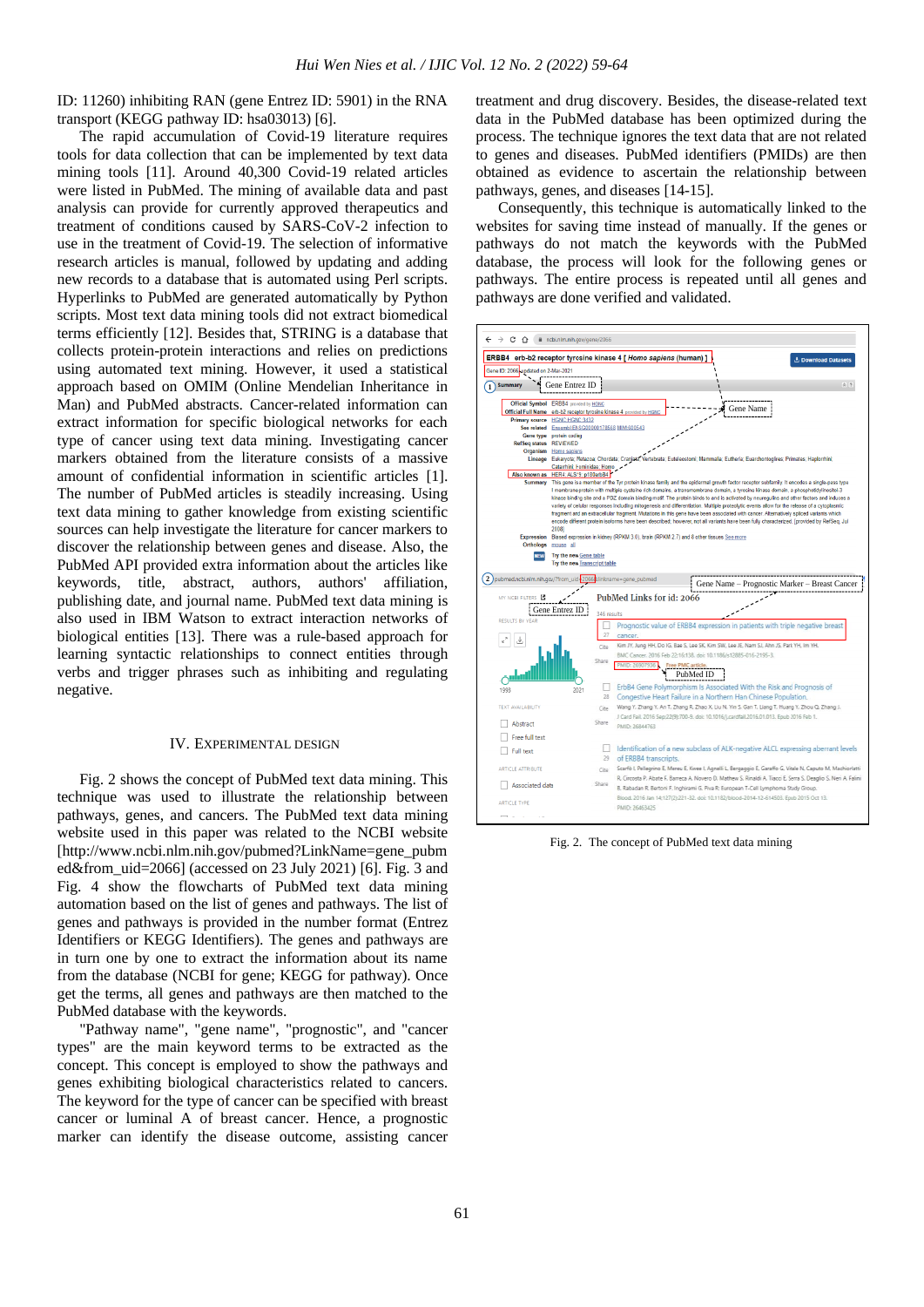

Fig. 4. PubMed text data mining automation based on pathways

### V. PERFORMANCE MEASUREMENTS

The identified pathways and genes are then analyzed using PubMed text data mining as potential prognostic cancer markers. This technique is used to show the biological relationship between pathways, genes, and cancers. The identified pathways and genes are validated based on the literature published in the PubMed and OMIM databases. PubMed text data mining can mine the data automated to systematically queries with different keywords. With the DAVID tool, the OMIM database is an online catalogue of human genes and genetic disorders being updated daily. The number of cancer pathway markers and cancer gene markers are the main output to be evaluated between PubMed text data mining and the DAVID tool. The keyword of cancer marker is specific cancer type (e.g., breast cancer, breast adenocarcinoma, and breast carcinoma), prognostic marker, pathway names, and gene names.

# VI. RESULTS AND DISCUSSION

#### *A. Data Collection*

The experiment used the gene expression data of breast cancer (GSE1456 and GSE1561), 300 pathways (metabolic and non-metabolic pathways), and a directed graph. GSE1456 is the dataset collected from all breast cancer patients who received surgery at Karolinska Hospital between 1994 and 1996 [16]. For GSE1561, there is a phase III clinical trial dataset, but clinical response data is not yet available. Both datasets consist of 12437 genes [17]. An enhanced Directed Random Walk method (eDRW+) identifies a list of information pathways and genes based on the studied datasets [6]. This method used pathway topology and gene expression to infer a greater reproducibility power of pathway activity. The list of genes and pathways are defined as the identified informative genes and pathways.

## *B. Biological Validation of Genes and Pathways (Frequency)*

Table 1 and Table 2 show the biological validation of the identified genes and pathways using PubMed text data mining and the DAVID tool. In the tables, the number of identified informative pathways (or genes) is the number of pathways (or genes) determined by the computational method (eDRW+ [6]). In contrast, the number of cancer pathway (or gene) markers is the number of identified pathway (or gene) markers validated by PubMed text data mining and DAVID tool associated with breast cancer. Hence, 953 informative genes were identified within 52 informative pathways for the GSE1456 dataset and 536 informative genes within 24 informative pathways for the GSE1561 dataset. PubMed text data mining has validated a more significant number of cancer markers compared to the DAVID tool. The cancer markers detection of the DAVID tool is about 0.7% to 29% based on the identified informative genes and pathways. However, PubMed text data mining detects cancer markers from the identified informative genes and pathways about 21% to 71%.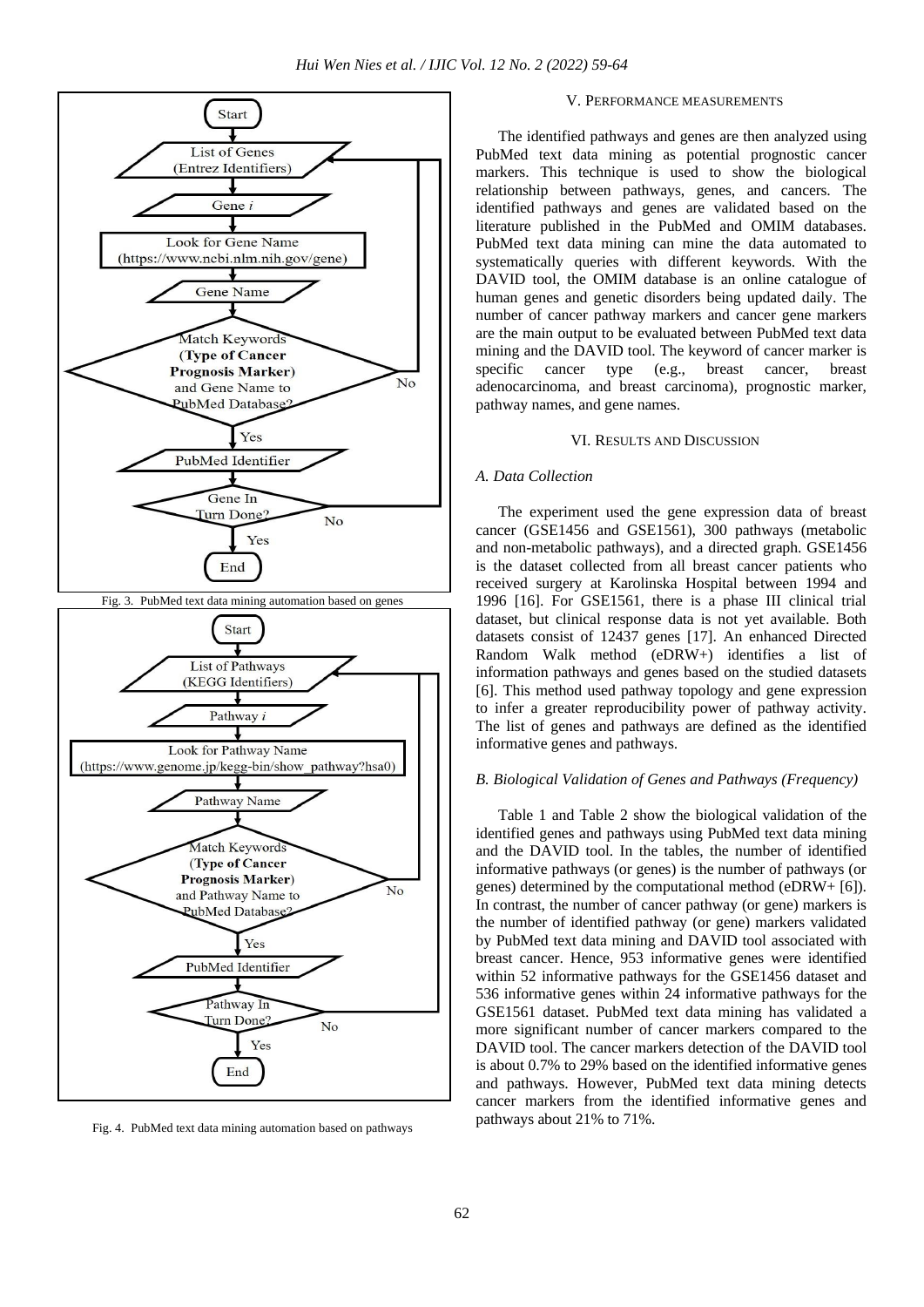TABLE I. BIOLOGICAL VALIDATION OF THE IDENTIFIED GENES

| <b>Biological</b><br><b>Validation</b> | Number of                       | <b>GSE1456</b> | <b>GSE1561</b> |
|----------------------------------------|---------------------------------|----------------|----------------|
|                                        | Identified Informative<br>Genes | 953            | 536            |
| <b>PubMed Text</b><br>Data Mining      | Cancer Gene Markers             | 262            | 117            |
| <b>DAVID Tool</b>                      | Cancer Gene Markers             | 9              |                |

TABLE II. BIOLOGICAL VALIDATION OF THE IDENTIFIED PATHWAYS

| <b>Biological</b>  | Number of                     | <b>GSE1456</b> | $\mid$ GSE1561 |
|--------------------|-------------------------------|----------------|----------------|
| <b>Validation</b>  | <b>Identified Informative</b> | 52             | 24             |
|                    | Pathways                      |                |                |
| <b>PubMed Text</b> | Cancer Pathway                | 37             | 17             |
| Data Mining        | <b>Markers</b>                |                |                |
| <b>DAVID Tool</b>  | Cancer Pathway                | 13             |                |
|                    | <b>Markers</b>                |                |                |

#### *C. Detection of Breast Cancer Markers*

Disease outcomes can be identified using prognostic markers. This marker also helps in cancer treatments and drug discovery [18]. In previous studies, most computational methods have ignored the analysis of cancer markers that interact with a pathway or network [19]. With the use of PubMed text data mining for biological validation, cell cycle (HSA04110) and p53 signaling pathway (HSA04115) have been detected in both breast cancer datasets (GSE1456 and GSE1561). The p53 signaling pathway can provoke apoptosis in response to DNA damage after irradiation in breast cancer [20]. Western blot analysis also showed that the expression level of p53 signaling pathway-related proteins was significantly increased in human breast cancer cell line MCF7. Among the identified genes, CFL1 (9244) and BRCA2 (675) were validated as the basal and luminal of breast cancer gene markers [21-23]. RAD21 (5885) was validated in the literature as the luminal, basal, and ERBB2 of breast cancer gene markers [24].

### VII. CONCLUSION

This study aims to apply PubMed text data mining in automation mode for biological context verification and validation based on the list of genes and pathways. The use of PubMed text data mining automation for biological validation shows that 37 and 17 informative pathways were validated correctly as breast cancer pathway markers for GSE1456 and GSE1561 datasets. Moreover, 262 and 117 informative genes were confirmed as breast cancer gene markers for the GSE1456 and GSE1561 datasets. The experimental result of PubMed text data mining automation for biological validation is better than the DAVID tool in genes and pathways. Cell cycle, p53 signaling pathway, and TP53 gene have been confirmed as cancer markers for breast cancer. All these cancer markers are significantly associated with the development and invasion of tumour cells. Hence, PubMed text data mining automation can automatically provide the PubMed IDs for each gene and pathway in the lists. This detection of cancer markers can help in earlier diagnosis, treatment, and drug discovery

[25]. PubMed text data mining is suggested to apply in biological validation for other cancers. It will be further investigated to filter the keywords for the validation of genes and pathways.

#### ACKNOWLEDGMENT

The authors acknowledged Universiti Teknologi Malaysia (UTM) for providing the support and facilities for this research.

#### **REFERENCES**

- [1] Jurca, G., Addam, O., Aksac, A., Gao, S., Özyer, T., Demetrick, D., and Alhajj, R. (2016). Integrating Text Mining, Data Mining, and Network Analysis for Identifying Genetic Breast Cancer Trends. *BMC Research Notes*, 9(1), 1-35.
- [2] Steffen, P., Wu, J., Hariharan, S., Voss, H., Raghunath, V., Molloy, M. P., and Schlüter, H. (2020). OmixLitMiner: A Bioinformatics Tool for Prioritizing Biological Leads from 'Omics Data Using Literature Retrieval and Data Mining. *International Journal of Molecular Sciences*, 21(4), 1374.
- [3] Xu, Y., Wang, J., Rao, S., Ritter, M., Manor, L.C., Backer, R., Cao, H., Cheng, Z., Liu, S., Liu, Y. and Tian, L. (2017). An Integrative Computational Approach to Evaluate Genetic Markers for Bipolar Disorder. *Scientific Reports*, 7(1), 1-9.
- [4] Martinez-Ledesma, E., Verhaak, R. G., and Treviño, V. (2015). Identification of a Multi-cancer Gene Expression Biomarker for Cancer Clinical Outcomes using a Network-based Algorithm. *Scientific Reports*, 5(1), 1-14.
- [5] Cai, L., Wu, H. and Zhou, K. (2021). Improved Cancer Biomarkers Identification Using Network-constrained Infinite Latent Feature Selection. *Plos One*, 16(2), p.e0246668.
- [6] Nies, H. W., Mohamad, M. S., Zakaria, Z., Chan, W. H., Remli, M. A., and Nies, Y. H. (2021). Enhanced Directed Random Walk for the Identification of Breast Cancer Prognostic Markers from Multiclass Expression Data. *Entropy*, 23(9), 1232.
- [7] Haynes, W. A., Higdon, R., Stanberry, L., Collins, D., and Kolker, E. (2013). Differential Expression Analysis for Pathways. *PLoS Computational Biology*, 9(3), e1002967.
- [8] Faro, A., Giordano, D., and Spampinato, C. (2012). Combining Literature Text Mining with Microarray Data: Advances For System Biology Modeling. *Briefings in Bioinformatics*, 13(1), 61-82.
- [9] Jiang, L., Edwards, S. M., Thomsen, B., Workman, C. T., Guldbrandtsen, B., and Sørensen, P. (2014). A Random Set Scoring Model for Prioritization of Disease Candidate Genes Using Protein Complexes and Data-mining of GeneRIF, OMIM and PubMed Records. *BMC Bioinformatics*, 15(1), 1-13.
- [10] Albahri, A. S., Hamid, R. A., Alwan, J. K., Al-Qays, Z. T., Zaidan, A. A., Zaidan, B. B., Albahri, A. O. S., AlAmoodi, A. H., Khlaf, J. M., Almahdi, E. M., Thabet, E., Hadi, S. M., Mohammed, K. I., Alsalem, M. A., Al-Obaidi, J. R., and Madhloom, H. T. (2020). Role of Biological Data Mining and Machine Learning Techniques in Detecting and Diagnosing the Novel Coronavirus (COVID-19): A Systematic Review. *Journal of Medical Systems*, 44, 1-11.
- [11] Tworowski, D., Gorohovski, A., Mukherjee, S., Carmi, G., Levy, E., Detroja, R., Mukherjee, S.B. and Frenkel-Morgenstern, M. (2021). COVID19 Drug Repository: Textmining the Literature in Search of Putative COVID19 therapeutics. *Nucleic Acids Research*, 49(D1), D1113-D1121.